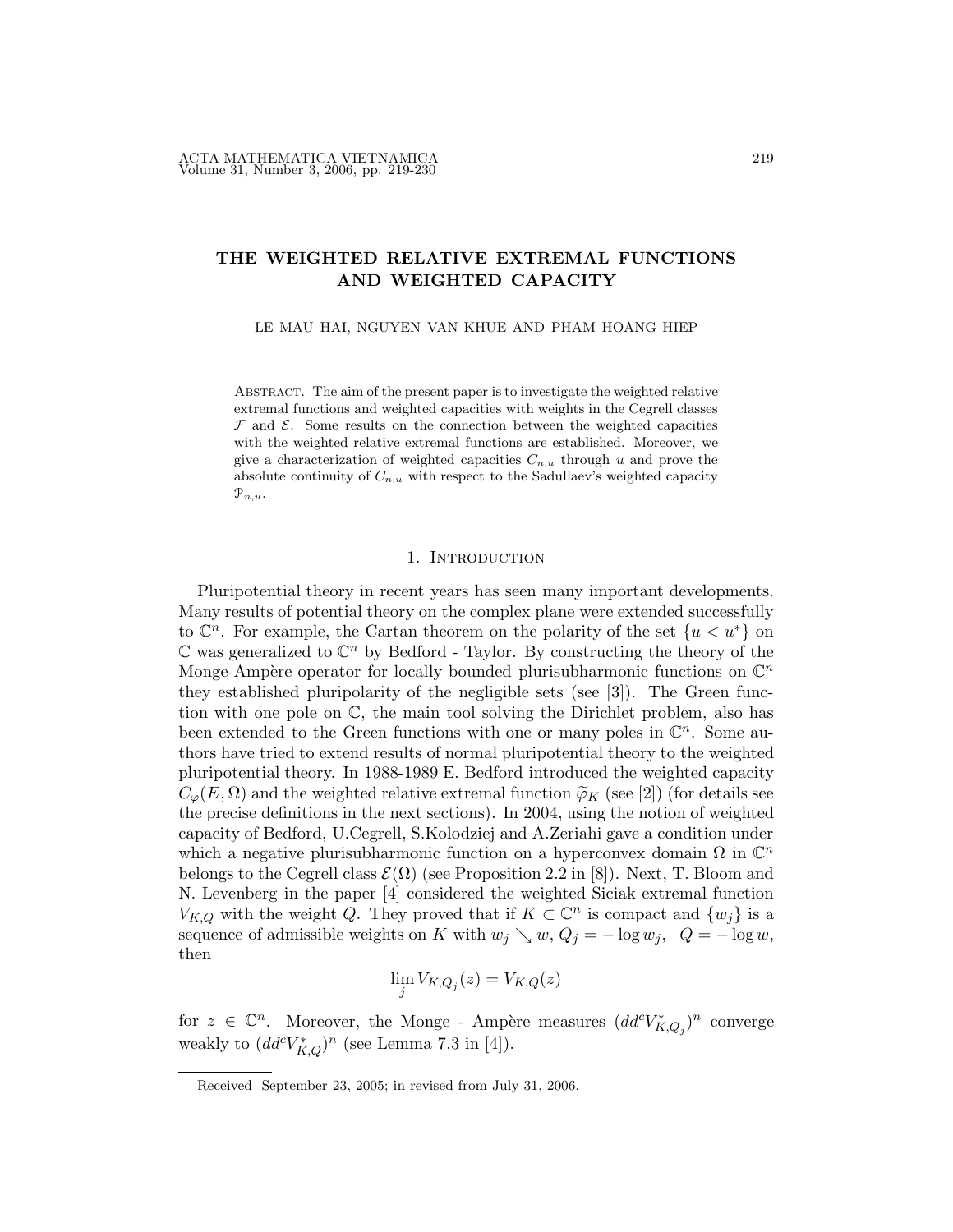In this paper we continue to investigate properties of weighted relative extremal functions  $h_{E,u}^*$  associated to the function u in the case u is in the Cegrell classes  $\mathcal F$  and  $\mathcal E$ . Next we look for the relationship between the weighted capacity  $C_{n,u}(E,\Omega)$  with  $h_{E,u}^*$  and give a capacity characterization of  $C_{n,u}$ .

The paper is organized as follows. Beside the introdution the paper contains four sections. In section 2 we recall some backgrounds of pluripotential theory and the Cegrell classes  $\mathcal F$  and  $\mathcal E$ . In section 3 we give the definition of weighted relative extremal functions and study their properties. Section 4 is devoted to present the weighted capacity. We prove that in the case  $u \in \mathcal{F}$ ,

$$
C_{n,u}(E) = \int_{\Omega} (dd^c h_{E,u}^*)^n = \inf \{ \int (dd^c v)^n : v \leqslant u \text{ on E} \}.
$$

Finally, in section 5 we give a characterization of capacity  $C_{n,u}$  in terms of u and establish the absolute continuity of  $C_{n,u}$  and the Sadullaev's weighted capacity  $\mathcal{P}_{n,u}$ .

## 2. Some backgrounds of pluripotential theory and the Cegrell classes

Let  $\Omega$  be a domain in  $\mathbb{C}^n$  and by  $PSH(\Omega)$  we denote the convex cone of plurisubharmonic (psh)- functions on  $\Omega$ .  $\Omega$  is said to be hyperconvex if there exists a negative exhaustion psh function on  $\Omega$ .

A subset E of  $\Omega$  is said to be pluripolar if there exists a  $\varphi \in \text{PSH}(\Omega)$ ,  $\varphi \neq -\infty$ and  $E \subset {\varphi = -\infty}$ .

As in [3] the  $C_n$ -capacity of a Borel subset  $E \subset \Omega$  is given by

$$
C_n(E) = C_n(E, \Omega) = \sup \{ \int_E (dd^c v)^n : v \in \text{PSH}(\Omega), -1 \leq v \leq 0 \}.
$$

Throughout this paper some property on  $\Omega$  is called to satisfy q.e in  $C_n$ -capacity on  $\Omega$  if it is satisfied outside a pluripolar set of  $\Omega$ .

We deal with the following classes  $\mathcal F$  and  $\mathcal E$  of psh functions introduced and investigated by Cegrell in [6] and [7]:

$$
\mathcal{E}_0 = \mathcal{E}_0(\Omega) = \{ \varphi \in \text{PSH}(\Omega) \cap L^{\infty}(\Omega) : \lim_{z \to \partial \Omega} \varphi(z) = 0, \int_{\Omega} (dd^c \varphi)^n < \infty \},
$$
  

$$
\mathcal{F} = \mathcal{F}(\Omega) = \{ \varphi \in \text{PSH}(\Omega) : \exists \quad \mathcal{E}_0 \ni \varphi_j \searrow \varphi, \quad \sup_j \int_{\Omega} (dd^c \varphi_j)^n < \infty \},
$$
  

$$
\mathcal{E} = \mathcal{E}(\Omega) = \{ \varphi \in \text{PSH}(\Omega) : \forall z_0 \in \Omega, \exists \text{ a neighbourhood } \omega \ni z_0,
$$
  

$$
\mathcal{E}_0 \ni \varphi_j \searrow \varphi \text{ on } \omega, \sup_j \int (dd^c \varphi_j)^n < \infty \}.
$$

Ω

It is obvious that  $\mathcal{E}_0 \subset \mathcal{F} \subset \mathcal{E}$ .

**Theorem 2.1.**  $(|7|)$  The class  $\mathcal E$  has the following properties: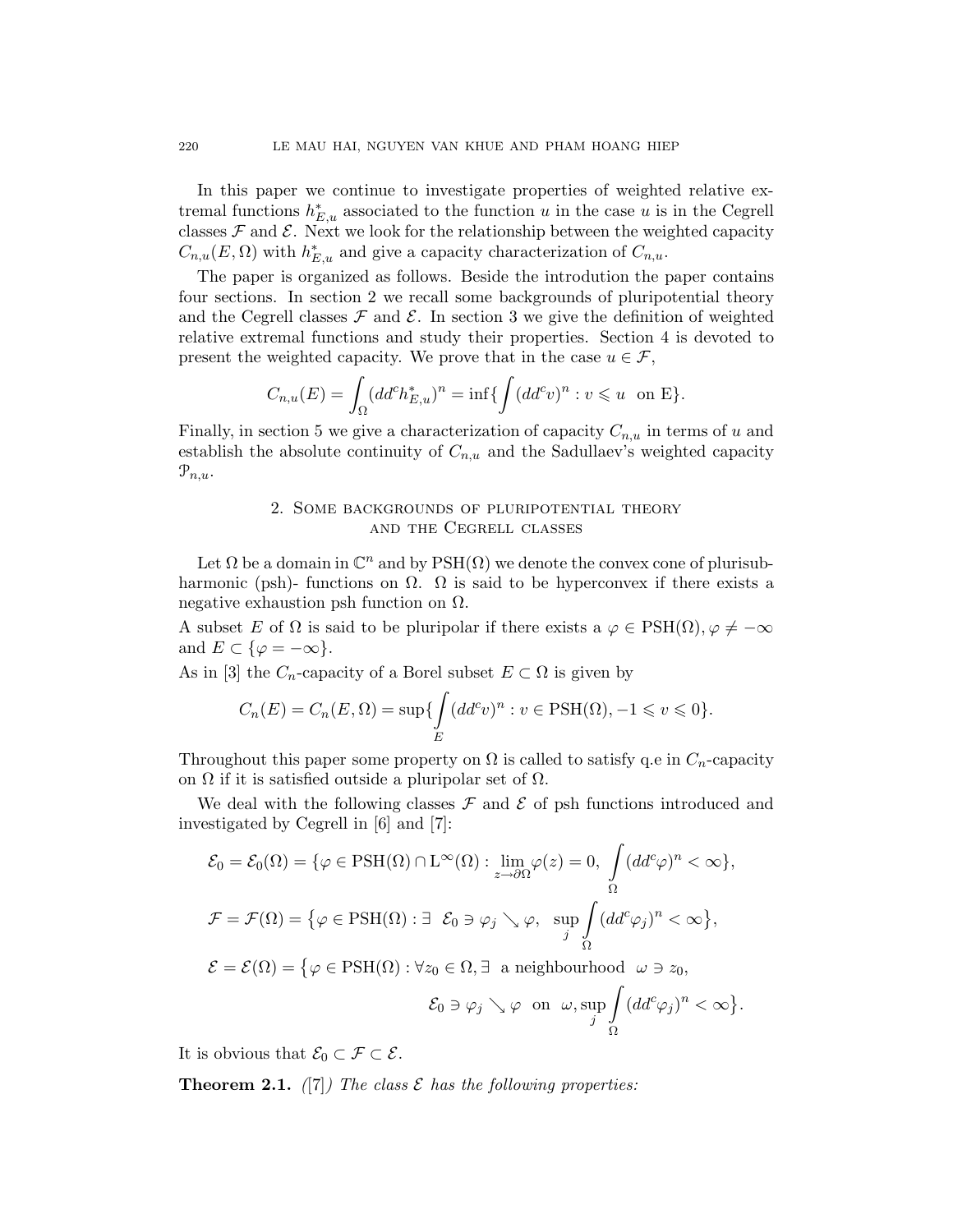- (1)  $\mathcal E$  *is a convex cone.*
- (2) If  $u \in \mathcal{E}$ ,  $v \in PSH^{-}(\Omega) = \{ \varphi \in PSH(\Omega) : \varphi \leq 0 \}$  then  $\max(u, v) \in \mathcal{E}$ .
- (3) If  $u \in \mathcal{E}$  then  $(dd^c u)^n$  *is defined as a positive Borel measure on*  $\Omega$  *and*  $PSH(\Omega) \cap L^{\infty}_{loc} \ni u_j \searrow u$  *then*  $(dd^c u_j)^n$  *weakly converges to*  $(dd^c u)^n$ *.*
- (4)  $\forall u \in \mathcal{E} \text{ and } \forall K \in \Omega \exists \widetilde{u} \in \mathcal{F} \text{ such that } \widetilde{u} = u \text{ on } K.$

We say that  $u \in \mathcal{F}^a$  if  $u \in \mathcal{F}$  and for every pluripolar set  $E \subset \Omega$  we have  $\int (dd^c u)^n = 0.$ E

#### 3. Weighted relative extremal functions and their basic properties

We recall the following definition of weighted relative extremal functions and study their basic properties.

**Definition 3.1.** Let E be a subset of a bounded hyperconvex domain  $\Omega$  in  $\mathbb{C}^n$ and  $u \in \mathcal{E}(\Omega)$ . Put

$$
h_{E,u} = \sup \Big\{ v : v \in \mathrm{PSH}^-(\Omega), \ v \leq u \ \text{on } E \Big\}.
$$

The function  $h_{E,u}$  is called the weighted relative extremal function associated to  $E$  and  $u$ .

As usual we denote by  $h_{E,u}^*$  the upper-semicontinuous regularization of  $h_{E,u}$ . Now we give some properties of  $h_{E,u}^*$ .

**Proposition 3.1.** (i)  $h_{E,u}^* \in \mathcal{E}(\Omega)$  and  $h_{E,u}^* = h_{E,u}$  q.e in  $C_n$ -capacity.

- (ii)  $h_{E\cup F,u}^* = h_{E,u}^*$  *for all pluripolar sets*  $F \subset \Omega$ *.*
- (iii)  $supp(dd^ch^*_{E,u})^n\subset \overline{E}.$

*Proof.* (i) Because of the equality  $h_{E,u}^* = \max(h_{E,u}^*, u)$  and  $u \in \mathcal{E}$  then Theorem 4.5 in [7] implies that  $h_{E,u}^* \in \mathcal{E}$ . On the other hand, by [3]  $h_{E,u}^* = h_{E,u}$  q.e -  $C_n$ capacity.

(ii) Take  $\varphi \in \text{PSH}^-(\Omega)$ ,  $\varphi \neq -\infty$  such that  $\varphi = -\infty$  on F. Let  $v \in \text{PSH}^-(\Omega)$ and  $v \leq u$  on E. Then  $v + \varepsilon \varphi \leq u$  on  $E \cup F$  for every  $\varepsilon > 0$ . It follows that  $v(z) \leq u(z)$  for  $z \in (E \cup F), \varphi(z) > -\infty$ . Hence  $v \leq u$  on  $E \cup F$ . Take the supremum over all  $v \in \text{PSH}^-(\Omega)$ ,  $v \leq u$  on E we deduce that  $h_{E,u}^* \leq h_{E \cup F,u}^*$ . The opposite inequality is obvious and the desired equality follows.

(iii) First we consider the case  $E \in \Omega$ . The proof of Theorem 4.2 in [7] implies that there exists  $v \in \mathcal{F}$  such that  $v = u$  on E. Hence by [7, Theorem 4.5] it follows that  $h_{E,u}^* = \max(h_{E,u}^*, v) \in \mathcal{F}$ . Thus  $h_{E,u}$  can be defined by

$$
h_{E,u} = \sup\{v : v \in \mathcal{F}, \ v \leq u \text{ on } E\}.
$$

By Choquet's lemma [5] we can find an increasing sequence  $\{v_j\} \subset \mathcal{F}$  which converges to  $h_{E,u}^*$  q.e- $C_n$ -capacity. Proposition 1.4.10 in [5] implies that for each  $j \geq 1$  we can find  $\hat{v}_j \in \text{PSH}^-(\Omega)$  such that  $v_j \leq \hat{v}_j$ ,  $v_j = \hat{v}_j$  on  $\Omega \setminus \mathbb{B}(a, r)$  and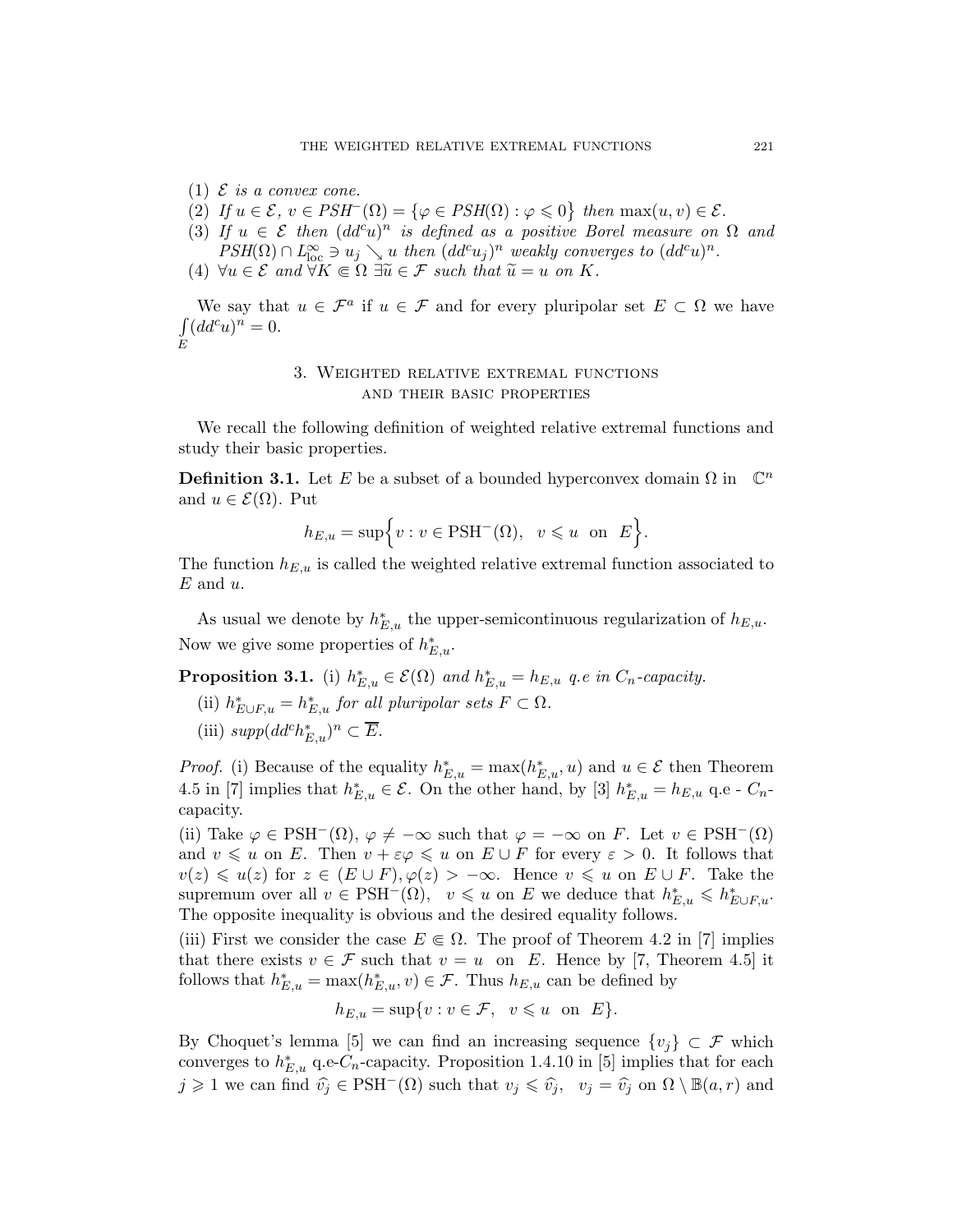$\hat{v}_i$  is maximal in  $\mathbb{B}(a, r)$  where  $\mathbb{B}(a, r)$  is an arbitrary ball of radius  $r > 0$  with center at a in  $\Omega \setminus E$ .

Note that  $\hat{v}_j \in \mathcal{F}$  and because  $\Omega \setminus \mathbb{B}(a, r) \supset E$  then  $\hat{v}_j \leq u$  on E. It follows that  $\widehat{v}_j \nearrow h_{E,u}^*$  q.e.  $C_n$ - capacity. Remark at page 175 in [7] implies that  $(dd^c \widehat{v}_j)^n \longrightarrow$  $(dd^ch_{E,u}^*)^n$  weakly. Since  $\widehat{v}_j$  is maximal on  $\mathbb{B}(a,r)$  we deduce that  $(dd^ch_{E,u}^*)^n=0$ on  $\mathbb{B}(a,r)$ . Hence  $\text{supp}(dd^c h_{E,u}^*)^n \subset \overline{E}$ .

Now assume that E is an arbitrary subset of  $\Omega$ . Take an increasing sequence of subsets  $\{E_j\}$  of E with  $E_j \in \Omega$  for  $j \geq 1$ . Then  $h_{E_j,u}^* \searrow \varphi \geq h_{E,u}^*$ . By (i)  $\varphi \in \mathcal{E}$ . We show that  $\varphi \leq h_{E,u}^*$  and hence,  $h_{E_j,u}^* \searrow \varphi = h_{E,u}^*$ . Indeed, by [3] for each  $j \geq 1$  there exists a pluripolar set  $F_j \subset E_j$  such that  $h_{E_j,u}^* =$  $h_{E_j,u} = u$  on  $E_j \setminus F_j$ . Thus  $\varphi = u$  on  $E \setminus F$  with  $F = \bigcup_{i=1}^{\infty}$  $F_j$ . It follows that  $j=1$  $\varphi \leq h_{E\setminus F,u}^* = h_{E,u}^*$  because F is a pluripolar set and (ii). Theorem 4.2 in [7] implies that  $(dd^ch^*_{E_j,u})^n \longrightarrow (dd^ch^*_{E,u})^n$  weakly. Since  $\text{supp}(dd^ch^*_{E_j,u})^n \subset \overline{E}$  for  $j \geqslant 1$  it follows that  $\text{supp}(dd^c h_{E,u}^*)^n \subset \overline{E}$ . □

**Proposition 3.2.** *Let*  $\mathcal{E} \ni u_j \setminus u \in \mathcal{E}$  *and*  $E \subset \Omega$ *. Then*  $h_{E,u_j}^* \setminus h_{E,u}^*$ .

*Proof.* Since the sequence  $\{u_j\}$  decreases, so does the sequence  $\{h_{E,u_j}^*\}$ . Assume that  $h_{E,u_j}^* \setminus h$  as  $j \to \infty$ . Obviously  $h \geq h_{E,u}^*$  and  $h \in PSH^{-}(\Omega)$ . On the other hand, since  $h_{E,u_j}^* = h_{E,u_j} = u_j$  and  $h_{E,u}^* = h_{E,u} = u$  on E outside a pluripolar set and by (ii) of Proposition 3.1 it follows that  $h \leq h_{E,u}^*$ . Hence  $h = h_{E,u}^*$  and the conclusion follows. П

### 4. THE WEIGHTED  $C_n$ -CAPACITY

**Definition 4.1.** *As in* [8] *for each Borel set*  $E \subset \Omega$  *and*  $u \in \mathcal{E}$  *we define* 

$$
C_{n,u}(E) = C_{n,u}(E,\Omega) = \sup \Biggl\{ \int\limits_{E} (dd^c v)^n : v \in PSH \cap L^{\infty}(\Omega), \ u \leqslant v \leqslant 0 \Biggr\}.
$$

*The Borel set function*  $E \mapsto C_{n,u}(E)$  *is called*  $C_n$ -capacity with the weight u or u*-*Cn*-capacity.*

**Proposition 4.1.** *Let*  $\mathcal{E} \ni u_j \setminus u \in \mathcal{E}$ *. Then*  $C_{n,u_i}(E) \nearrow C_{n,u}(E)$  *as*  $j \to \infty$ *for all Borel sets*  $E \in \Omega$ *.* 

*Proof.* Since  $\{u_j\} \setminus u$  then  $C_{n,u_j}(E) \leqslant C_{n,u_{j+1}}(E) \leqslant C_{n,u}(E)$  for  $j \geqslant 1$  and every Borel set  $E \subset \Omega$ . Hence  $C_{n,u_j}(E) \nearrow \alpha \leqslant C_{n,u}(E)$  as  $j \to \infty$ . It remains to show that  $\alpha \geq C_{n,u}(E)$ . Given  $\varphi \in \text{PSH} \cap L^{\infty}(\Omega)$ ,  $u \leq \varphi \leq 0$ . By [3] for each  $\varepsilon > 0$  there exists an open set  $G \subset \Omega$  such that  $C_n(G) < \varepsilon$  and  $u|_{\Omega \backslash G}$  is continuous. Let  $E \subset \Omega' \Subset \Omega$ . By Dini's theorem  $\{u_j\}$  uniformly converges to u on  $\Omega' \setminus G$ . Take  $j_o$  such that

$$
u_{j_o} < (1-\varepsilon)u \leqslant (1-\varepsilon)\varphi
$$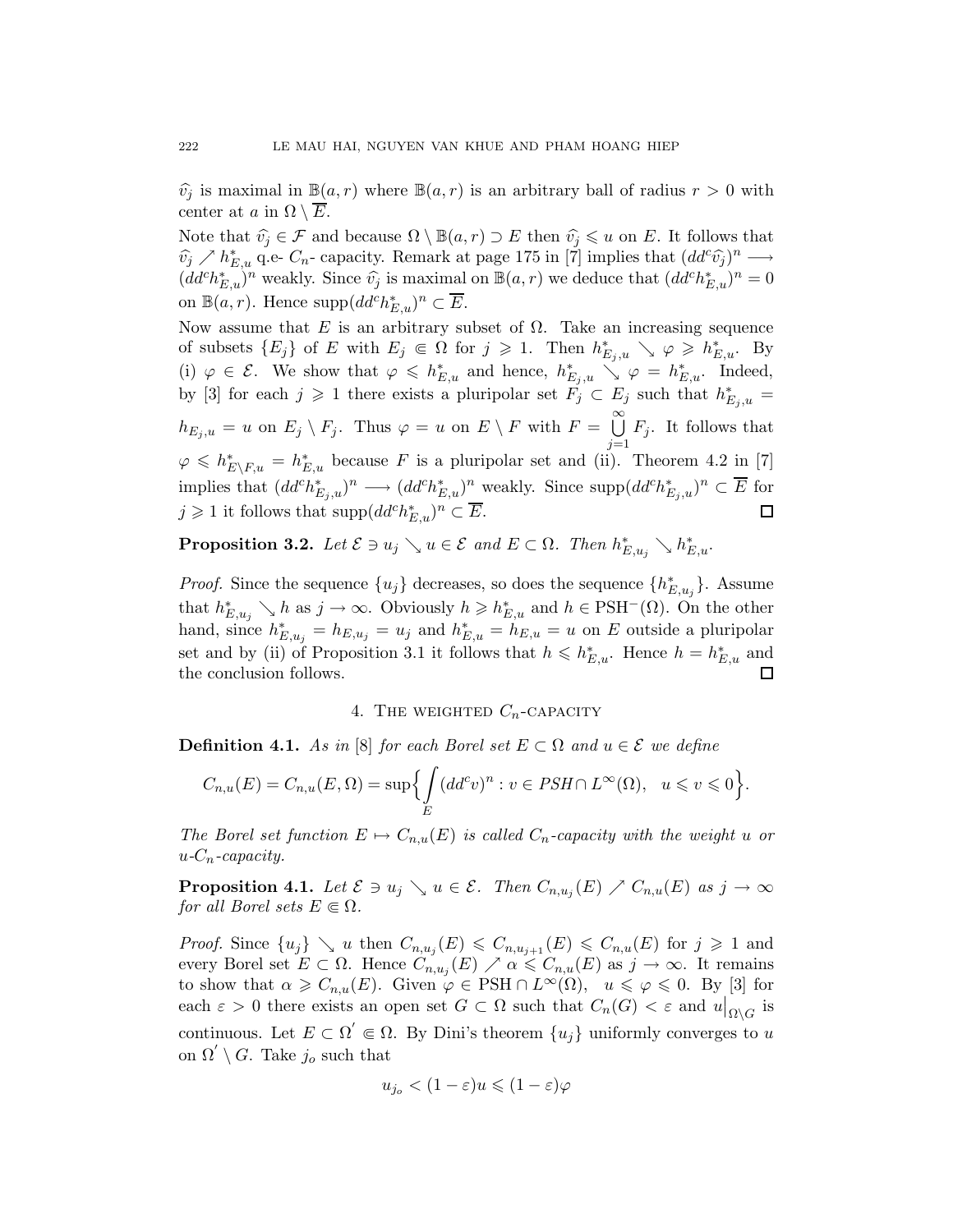on  $\Omega' \setminus G$ . We have

$$
\alpha \geq C_{n,u_{jo}}(E) \geq \int_{E} (dd^c \max((1-\varepsilon)\varphi, u_{jo}))^n
$$
  
\n
$$
\geq \int_{E \backslash G} (dd^c \max((1-\varepsilon)\varphi, u_{jo}))^n = (1-\varepsilon)^n \int_{E \backslash G} (dd^c \varphi)^n
$$
  
\n
$$
= (1-\varepsilon)^n \Big[ \int_{E} (dd^c \varphi)^n - \int_{G} (dd^c \varphi)^n \Big]
$$
  
\n
$$
\geq (1-\varepsilon)^n \Big[ \int_{E} (dd^c \varphi)^n - (\sup_{G} |\varphi|)^n C_n(G) \Big]
$$
  
\n
$$
\geq (1-\varepsilon)^n \int_{E} (dd^c \varphi)^n - \varepsilon (\sup_{G} |\varphi|)^n.
$$

We tend  $\varepsilon \searrow 0$  and have the inequality  $\alpha \geqslant C_{n,u_{j_o}}(E) \geqslant \int_E (dd^c \varphi)^n$ . Hence  $\alpha \geq C_{n,u}(E)$  and the conclusion follows. 口

As a generalization of a result of Bedford-Taylor for the normal  $C_n$ -capacity in  $\mathbb{C}^n$  (see Proposition 6.5 in [3]) we have the following.

**Theorem 4.1.** *Let*  $u \in \mathcal{E}$ *. Then* 

$$
C_{n,u}(E) = \int\limits_{E} (dd^c h_{E,u}^*)^n
$$

*holds for all Borel sets*  $E \subset \Omega$ *. Moreover, if*  $u \in \mathcal{F}$  *then* 

$$
\int\limits_{E} (dd^c h_{E,u}^*)^n = \inf \Biggl\{ \int (dd^c v)^n : v \in \mathcal{F}, \ v \leqslant u \ \text{on} \ E \Biggr\},\
$$

*holds for all Borel sets*  $E \subset \Omega$ *.* 

*Proof.* Let  $u \in \mathcal{F}$ . Given  $E \subset \Omega$  a Borel set and  $v \in \mathcal{F}$ ,  $v \leq u$  on E. Then  $v \leq h_{E,u}^*$  and hence,  $h_{E,u}^* \in \mathcal{F}$ . Corollary 2.11 in [1] implies that

$$
\int (dd^c h_{E,u}^*)^n \leqslant \int (dd^c v)^n.
$$

Take infimum over all  $v \in \mathcal{F}$ ,  $v \leq u$  on E we get

$$
\int (dd^c h_{E,u}^*)^n \leq \inf \left\{ \int (dd^c v)^n : v \in \mathcal{F}, \ v \leq u \text{ on } E \right\} := \alpha.
$$

On the other hand, since  $h_{E,u}^* \in \mathcal{F}$  and  $h_{E,u}^* \leq u$  on E then  $\int (dd^c h_{E,u}^*)^n \geq \alpha$ . Therefore, the second equality is proved.

To prove the first equality we consider the partial case when  $u \in \mathcal{E}_0 \cap C(\overline{\Omega})$ . Let E be a compact set of  $\Omega$ . Then  $u \leqslant h_{E,u}^* \leqslant 0$  and hence,  $h_{E,u}^* \in \mathcal{F} \cap L^{\infty}(\Omega)$ .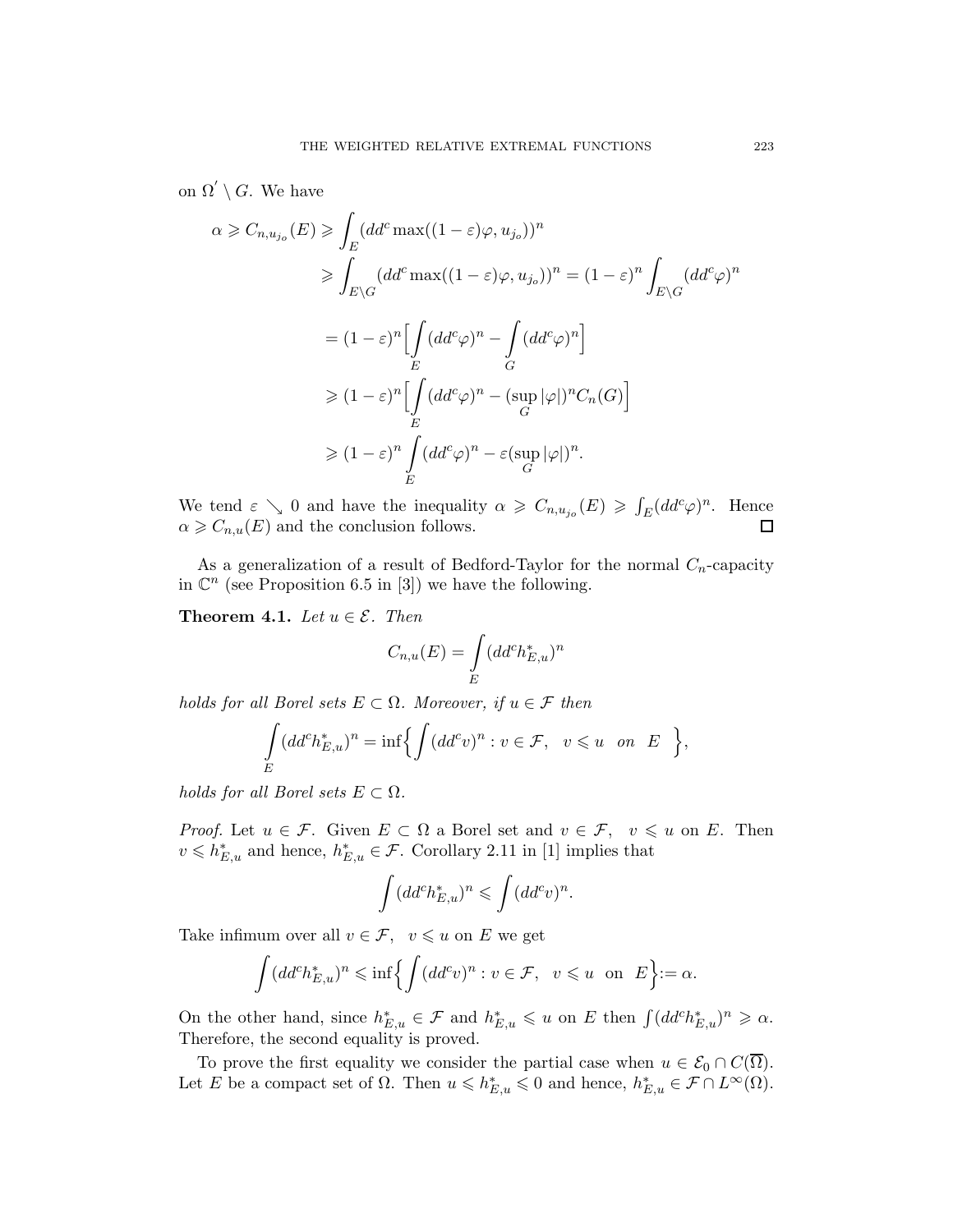From the definition of  $C_{n,u}(E)$  it follows that  $C_{n,u}(E) \geq \int_E (dd^c h_{E,u}^*)^n$ . Thus it remains to show that

$$
\int (dd^c \varphi)^n \leqslant \int_E (dd^c h_{E,u}^*)^n
$$

for all  $\varphi \in \text{PSH} \cap L^{\infty}(\Omega)$ ,  $u \leq \varphi \leq 0$ . By Choquet's lemma [5] we can find an increasing sequence  $\{u_j\} \subset \mathcal{F}$  which converges to  $h_{E,u}$ . Let  $u \leq \varphi \leq 0$ ,  $\varphi \in \mathcal{F}$ PSH  $\cap L^{\infty}(\Omega)$  be given. It is easy to see that  $E \subset \{u_j \leq \varphi\}$  for all  $j \geq 1$ . Moreover,  $\{u_{j+1} \leq \varphi\} \subset \{u_j \leq \varphi\}$  and hence,  $\chi_{\{u_j \leq \varphi\}} \searrow \chi_{\{h_{E,u} \leq \varphi\}}$  as  $j \to \infty$ . We have

$$
\int_{E} (dd^{c}\varphi)^{n} \leq \int_{\{u_{j} \leq \varphi\}} (dd^{c}\varphi)^{n} = \int_{\Omega} \chi_{\{u_{j} \leq \varphi\}} (dd^{c}\varphi)^{n}.
$$

Applying the monotone convergence theorem it follows that

$$
\int_{E} (dd^{c}\varphi)^{n} \leq \int_{\Omega} \chi_{\{h_{E,u} \leq \varphi\}} (dd^{c}\varphi)^{n} = \int_{\{h_{E,u} \leq \varphi\}} (dd^{c}\varphi)^{n} = \int_{\{h_{E,u}^{*} \leq \varphi\}} (dd^{c}\varphi)^{n}
$$

because the set  $\{h_{E,u}^*\leqslant \varphi\}$  is different from the set  $\{h_{E,u}\leqslant \varphi\}$  a pluripolar set. However,  $\varphi = \max(\varphi, u) \in \mathcal{F}$  and the Corollary 2.11 in [1] implies that

$$
\int\limits_{\{h_{E,u}^*\leqslant \varphi\}}(dd^c \varphi)^n\leqslant \int\limits_{\{h_{E,u}^*\leqslant \varphi\}}(dd^ch_{E,u}^*)^n\leqslant \int (dd^ch_{E,u}^*)^n.
$$

Hence, the equality  $C_{n,u}(E) = \int (dd^c h_{E,u}^*)^n$  holds for the case E is compact.

Now assume that  $E \subset \Omega$  is an open set. Let  $\{E_j\}_{j\geqslant 1}$  be an exhaustion increasing sequence of compact sets of  $E$ . Because  $E_j$  $\begin{bmatrix} \n\sqrt{d} & \downarrow \\
\frac{d}{d} & \varphi\n\end{bmatrix}^n$ E  $(dd^c\varphi)^n$  for  $\varphi \in \mathrm{PSH} \cap L^\infty(\Omega)$  it is easy to see that sup  $\sup_j C_{n,u}(E_j) = C_{n,u}(E)$ . It follows that

$$
C_{n,u}(E) = \lim_{j \to \infty} C_{n,u}(E_j) = \lim_{j \to \infty} \int (dd^c h_{E_j, u}^*)^n = \int (dd^c h_{E, u}^*)^n.
$$

Here the last equality follows from  $\mathcal{E}_0 \ni h_{E_j,u}^* \searrow h_{E,u}^* \in \mathcal{F}$  and Proposition 5.1 in [7]. Thus we have the first equality for  $E \subset \Omega$  which is either compact or open. To prove this equality for all Borel subsets  $E \subset \Omega$  we consider the Borel set function  $C_{n,u}^*$  defined by

$$
C_{n,u}^*(E) = \inf \Big\{ C_{n,u}(G): E \subset G, G \text{ is open} \Big\}.
$$

From the definition of  $C_{n,u}^*$  and since the first equality holds for open sets G of  $\Omega$  and  $\mathcal{F} \ni h_{E,u}^* \geqslant h_{G,u} \in \mathcal{F}$  it follows that

$$
C_{n,u}^*(E) \geqslant \int (dd^c h_{E,u}^*)^n
$$

holds for all Borel sets  $E \subset \Omega$ . To prove the opposite inequality  $C_{n,u}^*(E) \leq$  $\int (dd^c h_{E,u}^*)^n$  we take  $\varphi_j \in \text{PSH}^-(\Omega)$ ,  $\varphi_j \leq u$  on E such that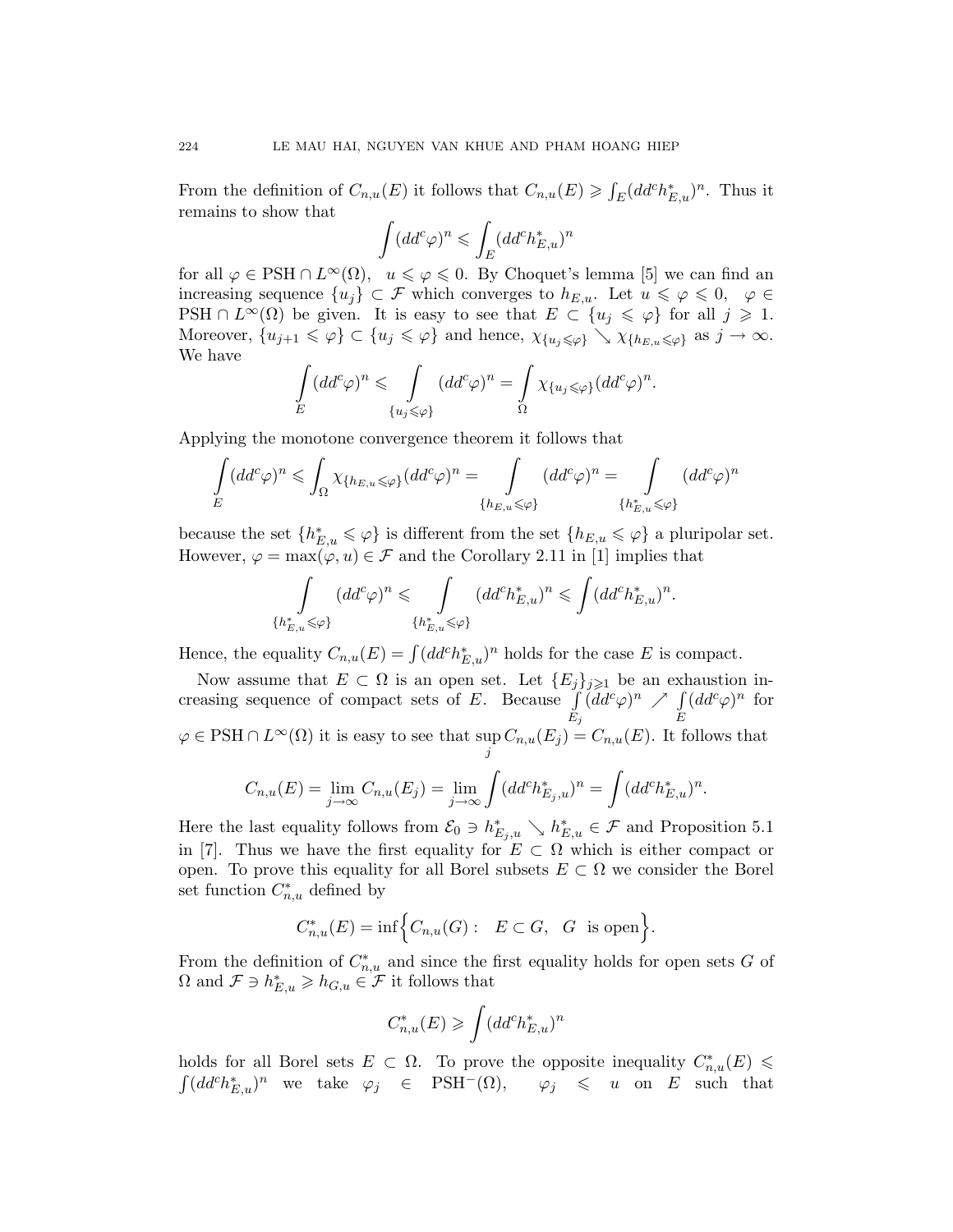$\varphi_j \nearrow h_{E,u}^*$  q.e -  $C_n$ -capacity. Let  $\lambda_j \nearrow 1$  and put  $G_j = {\varphi_j \lt \lambda_j u}$ . Then  ${G<sub>i</sub>}$  is a decreasing sequence of open neighbourhoods of E and

$$
\varphi_j/\lambda_j \leqslant h_{G_j,u} \leqslant h_{E,u}^*
$$

for  $j \geq 1$ . Hence  $h_{G_j,u} \nearrow h_{E,u}^*$ . Note that  $h_{G_j,u} \in \mathcal{F}$  for  $j \geq 1$ . Hence Proposition 5.1 in [7] implies that

$$
\lim_{j\to\infty}\int (dd^ch_{G_j,u})^n=\int (dd^ch_{E,u}^*)_n.
$$

Therefore,

$$
C_{n,u}^*(E) \leq \lim_{j \to \infty} C_{n,u}(G_j) = \int (dd^c h_{E,u}^*)^n.
$$

This proves that

(4.1) 
$$
C_{n,u}^*(E) = \int (dd^c h_{E,u}^*)^n
$$

holds for every Borel set  $E \subset \Omega$ .

Using (4.1) we prove that  $C_{n,u}^*$  is a generalized capacity. Hence the Choquet's theorem (see [5]) implies that

(4.2) 
$$
C_{n,u}(E) = C_{n,u}^*(E) = \int (dd^c h_{E,u}^*)^n
$$

holds for all Borel sets  $E \subset \Omega$ .

Obviously, if  $E \subset F \subset \Omega$  then  $C_{n,u}^*(E) \leqslant C_{n,u}^*(F)$ . At the same time, from (4.1) we notice that  $C_{n,u}^*(K_j) \searrow C_{n,u}^*(K)$  for every sequence of compact sets  $\{K_j\}, K_j \searrow K$ . On the other hand, using (i) of Proposition 3.1 and repeating the same arguments as in the proof of Theorem 3.1.8 in [5] we get that  $C_{n,u}^*(E_j) \nearrow$  $C_{n,u}^*(E)$  for every sequence of subsets  $E_j \nearrow E$ . Thus  $C_{n,u}^*$  is a generalized capacity.

Now we complete the proof of Theorem 4.1 as follows. Let  $u \in \mathcal{E}$ . By [7] there exists a decreasing sequence  $\{u_j\} \in \mathcal{E}_0 \cap C(\overline{\Omega})$  such that  $u_j \searrow u$  as  $j \to \infty$ . Since  $(4.2)$  holds for every  $u_i$  and using Proposition 4.2 and Proposition 3.3 and Proposition 5.1 in [7] we have

$$
C_{n,u}(E) = \lim_{j} C_{n,u_j}(E) = \lim_{j} \int (dd^c h_{E,u_j}^*)^n = \int (dd^c h_{E,u}^*)^n
$$

holds for all  $E \subset \Omega$ . Theorem 4.1 is completely proved.

**Remark 1.** In [8] the authors proved a weaker form of Theorem 4.1. Namely they proved that if  $u \in \mathcal{E}$  then for every Borel set  $E \in \Omega$ 

$$
C_{n,u}(\overset{\circ}{E}) \leqslant \int (dd^c h_{E,u}^*)^n \leqslant C_{n,u}(\overline{E}).
$$

**Corollary 4.1.** *Let* E *be a subset of* Ω*. Then the following are equivalent*

- (i) E *is pluripolar.*
- (ii)  $C_{n,u}^*(E) = 0$  *for all*  $u \in \mathcal{E}$ *.*
- (iii) *There exists*  $u \in \mathcal{E}, u \neq 0$  *such that*  $C_{n,u}^*(E) = 0$ *.*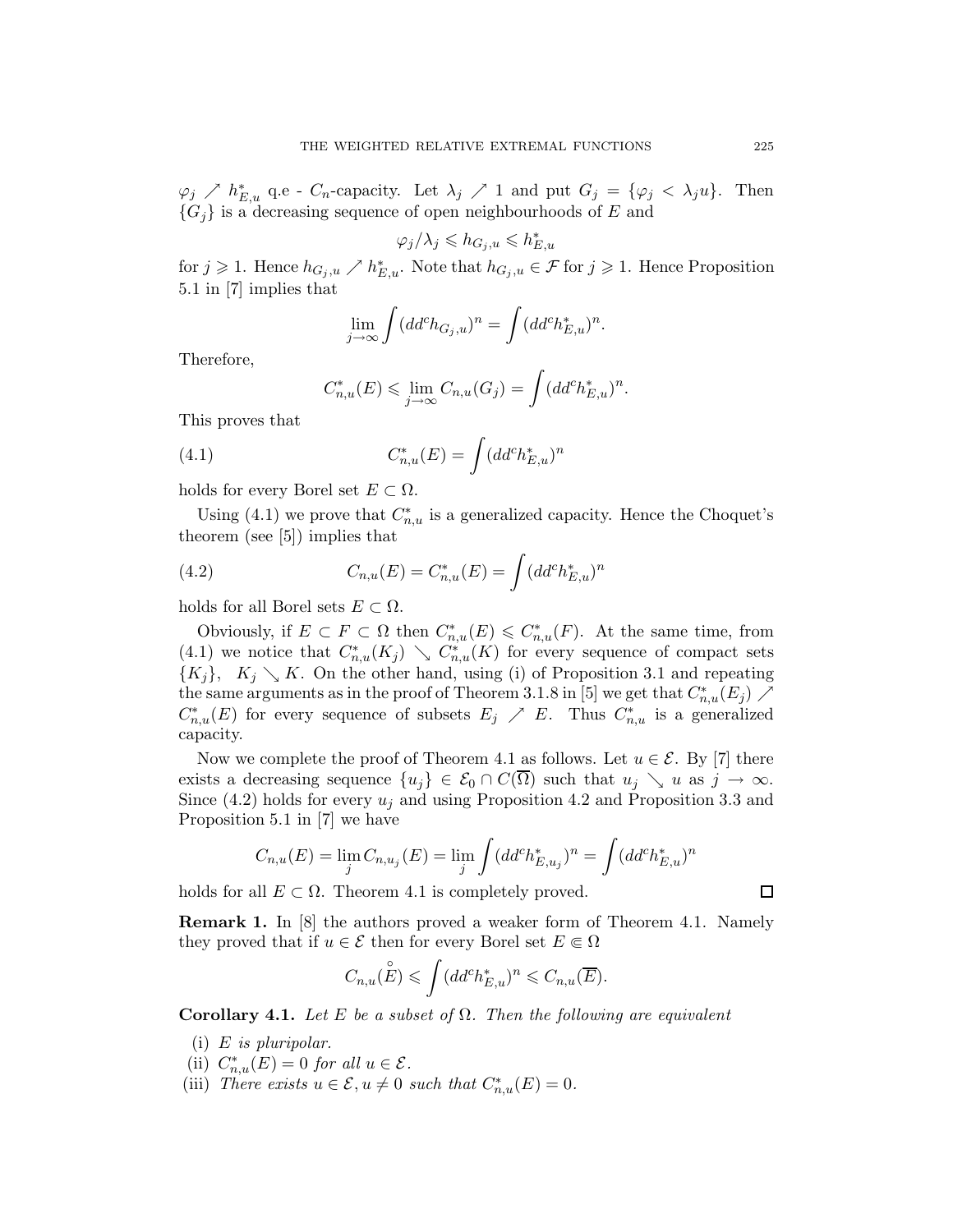*Proof.* (i)  $\implies$  (ii) By the definition of  $C_{n,u}$  it is easy to see that the set function  $E \mapsto C_{n,u}^*(E)$  is subadditive. Thus it is enough to consider the case  $E \in \Omega$ . By Theorem 4.1 we have

$$
C_{n,u}^*(E) = \int_{\Omega} (dd^c h_{E,u}^*)^n.
$$

On the other hand, if E is pluripolar then  $h_{E,u}^* \equiv 0$  on  $\Omega$  and the desired conclusion follows.

 $(ii) \Longrightarrow (iii)$  is obvious.

(iii)  $\implies$  (i) Without loss of generality we may assume that  $E \in \Omega$ . Then  $h_{E,u}^* \in \mathcal{F}$  and

$$
\int (dd^c h_{E,u}^*)^n = C_{n,u}^*(E) = 0.
$$

Since  $h_{E,u}^* \in \mathcal{F}$  it follows that  $h_{E,u}^* = 0$ . By [3] there exists  $a \in \Omega$  such that  $h_{E,u}^{*}(a) = h_{E,u}(a) = 0$ . Therefore, for each  $j \geq 1$  we can find  $v_j \in \mathcal{F}$  such that  $v_j \leq u$  on E and  $v_j(a) > -2^{-j}$ . Put  $v = \sum_{i=1}^{\infty}$  $j=1$  $v_j$ . Then v is plurisubharmonic on  $\Omega$  with  $v(a) > -1$  and

$$
v(z) = \sum_{j=1}^{\infty} v_j(z) \leqslant \sum_{j=1}^{\infty} u(z) = -\infty
$$

for  $z \in E$  because  $u(z) < 0$  for all  $z \in E$ .

#### 5. A CAPACITY CHARACTERIZATION OF  $C_{n,u}$ .

In this section we give a capacity characterization of the set function  $E \mapsto$  $C_{n,u}(E)$ . Namely we prove the following.

**Theorem 5.1.** *Let*  $u \in \mathcal{F}$ *. Then the following are equivalent:* 

- (i)  $C_{n,u}$  *is a generalized capacity on*  $\Omega$ *.*
- (ii)  $C_{n,u} \geqslant (dd^c u)^n$ .
- (iii)  $u \in \mathcal{F}^a$ .
- (iv)  $C_{n,u} \ll C_n$ .
- (v) *Every psh function* v on  $\Omega$  *is q.e*  $C_{n,u}$ -continuous, *i.e*  $\forall \varepsilon > 0 \exists G$  open  $\Omega, \quad C_{n,u}(G) < \varepsilon$  such that  $v|_{\Omega \backslash G}$  is continuous.

*Proof.* (i)  $\implies$  (ii). Since  $C_{n,u}$  and  $(dd^c u)^n$  are generalized capacities then by the Choquet's theorem (see [5]) it suffices to show that for each compact set  $E \in \Omega$ ,  $C_{n,u}(E) \geqslant \int_E (dd^c u)^n$ . For each  $j \geqslant 1$ , put

$$
E_j = \left\{ z \in \Omega : \text{dist}(z, E_j) < \frac{1}{j} \right\}.
$$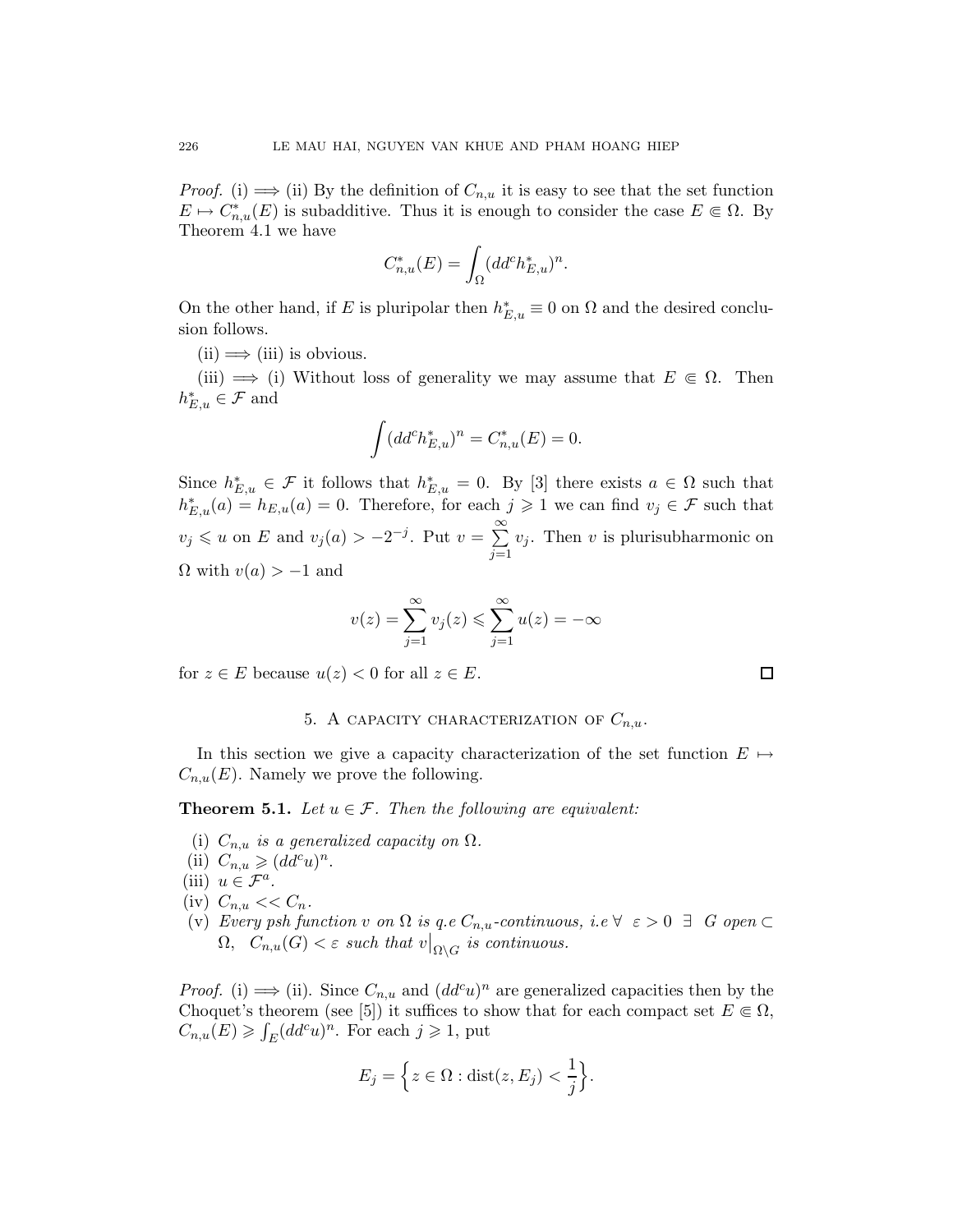Then  $E_j$  are open neighbourhoods of  $E, E_j \searrow E$ . By the hypothesis and  $h_{E_j, u} =$ u on  $E_j$  and because  $E_j$  are open we have

$$
C_{n,u}(E) = \lim_{j} C_{n,u}(E_j) = \lim_{j} \int (dd^c h_{E_j, u})^n
$$
  
= 
$$
\lim_{j} \int_{\overline{E_j}} (dd^c h_{E_j, u})^n \ge \lim_{j} \int_{E_j} (dd^c h_{E_j, u})^n
$$
  
= 
$$
\lim_{j} \int_{E_j} (dd^c u)^n = \int_{E} (dd^c u)^n.
$$

(ii)  $\implies$  (iii). Since  $\int (dd^c u)^n \leq C_{n,u}(E) = \int (dd^c h_{E,u}^*)^n = 0$  for every pluripolar set E we have  $u \in \mathcal{F}^a$ .

(iii)  $\implies$  (iv). It suffices to show that  $\lim C_{n,u}(E_j) = 0$  for all decreasing sequences j of regular compact sets  $E_j$  in  $\Omega$  with  $\lim_{j} C_n(E_j) = 0$ . Without loss of generality we may assume that  $u \leq -1$  on  $\Omega$ . Note that  $h_{E_i,\Omega} \nearrow 0$  q.e -  $C_n$ -capacity. Then it follows that

$$
C_{n,u}(E_j) = \int (dd^c h_{E_j,u})^n = \int (dd^c h_{E_j,u})^n
$$
  
\n
$$
\leq \int_{E_j} (-h_{E_j,\Omega})(dd^c h_{E_j,u})^n
$$
  
\n
$$
\leq \int (-h_{E_j,\Omega})(dd^c h_{E_j,u})^n
$$
  
\n
$$
\leq \int (-h_{E_j,\Omega})(dd^c u)^n
$$

where the last inequality follows from Corollary 2.11 in [1] and  $h_{E_i,u} \in \mathcal{F}$ . Hence,

$$
\overline{\lim_{j}} C_{n,u}(E_j) \leq \overline{\lim_{j}} \int (-h_{E_j,\Omega})(dd^c u)^n = \int (-h)(dd^c u)^n
$$

where  $h_{E_i,\Omega} \nearrow h$  with  $h = 0$  q.e -  $C_n$ - capacity. Since  $u \in \mathcal{F}^a$  it follows that  $\lim_{j} C_{n,u}(E_j) = 0.$ 

(iv)  $\implies$  (v). It is a consequence of  $C_{n,u}$  <<  $C_n$ , and the quasi-continuity in  $C_n$ -capacity of psh functions has been proved in [3].

 $(v) \implies (i)$ . From the definition of  $C_{n,u}$  it follows that if  $E_1 \subset E_2 \subset \Omega$  then  $C_{n,u}(E_1) \leqslant C_{n,u}(E_2)$ . On the other hand, if  $E_j \nearrow E, E_j \in \Omega$ ,  $E \in \Omega$  then the proof of Proposition 3.1 (iii) implies that  $h_{E_j,u}^* \searrow h_{E,u}^*$ . Note that  $h_{E_j,u}^*$  and  $h_{E,u}^*$ belong to  $\mathcal F$  then Proposition 5.1 in [7] implies that

$$
\lim_j\int(dd^ch^*_{E_j,u})^n=\int(dd^ch^*_{E,u})^n.
$$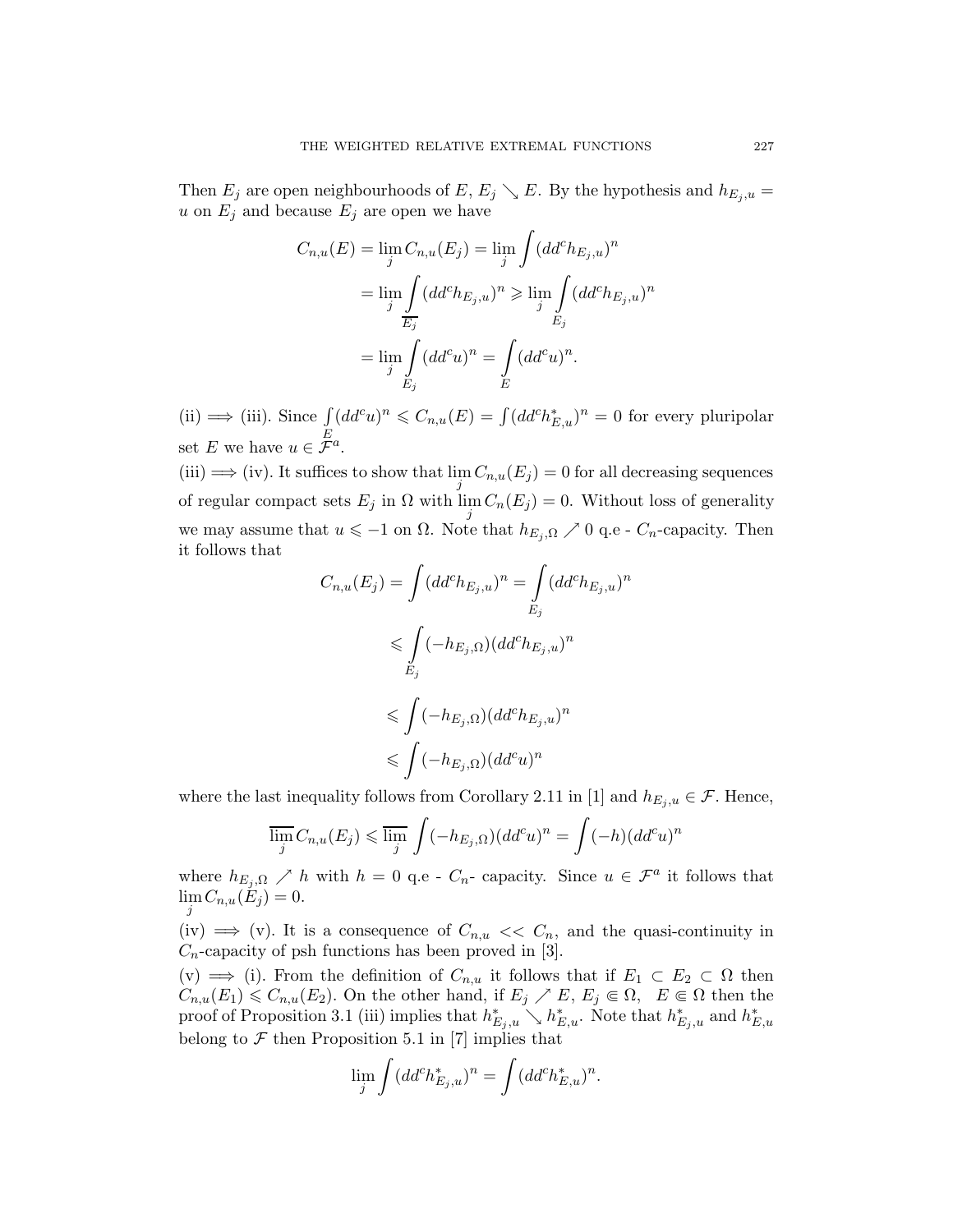But by Theorem 4.1 we have

$$
C_{n,u}(E_j) = \int (dd^c h_{E_j,u}^*)^n
$$

and

$$
C_{n,u}(E) = \int (dd^c h_{E,u}^*)^n.
$$

Hence,  $\lim_{j} C_{n,u}(E_j) = C_{n,u}(E)$ . It remains to show that if  $\{K_j\}$  is a sequence of compact sets in  $\Omega$ ,  $K_j \searrow K$  then  $C_{n,u}(K_j) \searrow C_{n,u}(K)$ . Let  $\varphi = \lim_j h^*_{K_j,u}$ . Then  $\varphi \leq h_{K,u}^*$  and  $\varphi = \max(\varphi, h_{K_1,u}^*)$ . Hence,  $\varphi \in \mathcal{F}$  because  $h_{K_1,u}^* \in \mathcal{F}$ . We prove that  $\varphi \geqslant h_{K,u}^*$ . Fix  $v \in \mathcal{F}$ ,  $v \leqslant u$  on K. Put  $E_j = \{v < u + \frac{1}{j}\}$ . By the hypothesis for each  $j \geqslant 1$  take an open subset  $G_j$  of  $\Omega$  such that  $C_{n,u}(G_j) < \frac{1}{j}$ and  $u|_{\Omega\setminus G_j}$ ,  $v|_{\Omega\setminus G_j}$  are continuous. Moreover, we may assume that  $G_j \supset G_{j+1}$ . Let  $F_j = \{z \in \Omega \setminus G_j : v(z) < u(z) + \frac{1}{j}\} \cup G_j$ . Then  $F_j$  is an open neighbourhood of K for  $j \geqslant 1$ . For each  $j \geqslant 1$  choose  $K_{s_j} \subset F_j$ . Then we have

$$
\varphi \geq h_{K_{s_j},u}^* \geq h_{F_j,u}
$$
  
\n
$$
\geq h_{\{z \in \Omega \setminus G_j : v(z) < u(z) + \frac{1}{j}\}, u} + h_{G_j,u}
$$
  
\n
$$
\geq v - \frac{1}{j} + h_{G_j,u} \quad \text{for} \quad j \geq 1.
$$

Notice that  $h_{G_j,u} \leqslant h_{G_{j+1},u}$ . Let  $\psi = (\lim_j h_{G_j,u})^*$ . Then it is easy to see that  $\mathcal{F} \ni \psi \geqslant h_{G_i,u}$  for  $j \geqslant 1$ . By [7] we have

$$
\int (dd^c \psi)^n \leqslant \int (dd^c h_{G_j, u})^n = C_{n, u}(G_j) \longrightarrow 0
$$

as  $j \to \infty$ . Therefore,  $\int (dd^c \psi)^n = 0$  and hence, by [7] we have  $\psi = 0$ . Thus  $h_{G_i, u} \longrightarrow 0$  a.e d $\lambda$ . From the inequality

$$
\varphi \geqslant v-\frac{1}{j}+h_{G_j,u}
$$

it follows that  $\varphi \geq v$ . Hence,  $\varphi \geq h_{K,u}^*$ . However, since  $(dd^c h_{K_j,u}^*)^n \longrightarrow$  $(dd^ch_{K,u}^*)^n$  weakly, it follows that

$$
\lim_{j} C_{n,u}(K_j) = \lim_{j} \int (dd^c h_{K_j,u}^*)^n
$$
  
\n
$$
\leq \lim_{j} \int_{K_1} (dd^c h_{K_j,u}^*)^n \leq \int_{K_1} (dd^c h_{K,u}^*)^n
$$
  
\n
$$
= \int (dd^c h_{K,u}^*)^n = C_{n,u}(K) \leq \lim_{j} C_{n,u}(K_j).
$$

Hence,  $\lim_{j} C_{n,u}(K_j) = C_{n,u}(K)$  and  $C_{n,u}$  is a generalized capacity.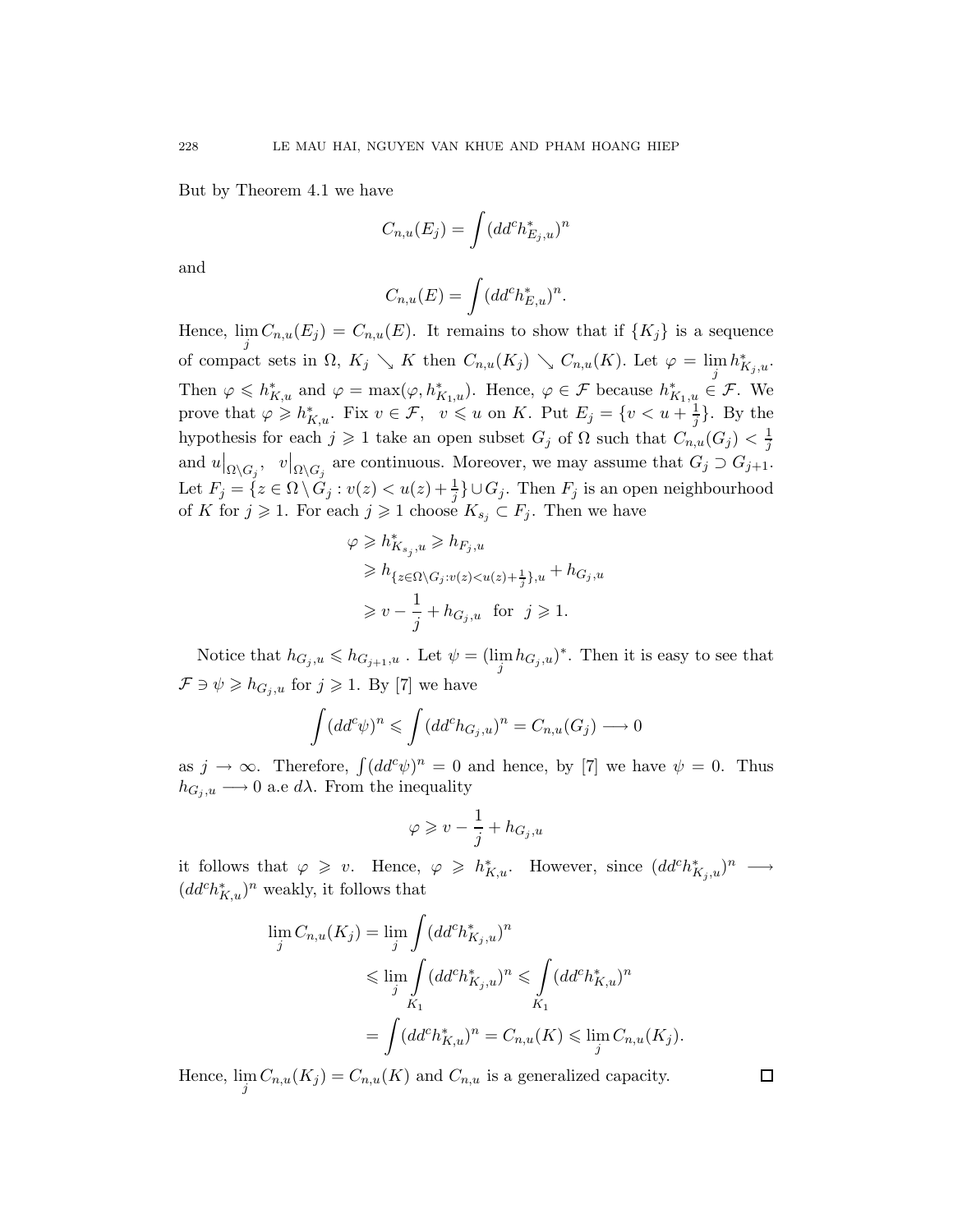Let  $\Omega$  be a hyperconvex domain in  $\mathbb{C}^n$ . As in [9] we define the Borel set function  $\mathcal{P}_{n,u}$  on  $\Omega$  given by

$$
\mathcal{P}_{n,u}(E) := \int_{\Omega} (-h_{E,u}^*)(z) d\lambda(z)
$$

for all Borel sets  $E \subset \Omega$ ,  $d\lambda$  denotes the Lebesgue measure in  $\mathbb{C}^n$ .

In the case  $u \equiv -1$  on  $\Omega$  we write  $\mathcal{P}_n = \mathcal{P}_{n,u}$ . Sadullaev in [9] proved that if  $\Omega$  is a strictly pseudoconvex domain in  $\mathbb{C}^n$  then  $C_n \ll \mathcal{P}_n \ll C_n$ . For the case  $C_{n,u}$ and  $\mathcal{P}_{n,u}$  we have

**Proposition 5.1.** *Let*  $\Omega$  *be a strictly pseudoconvex domain in*  $\mathbb{C}^n$  *and*  $u \in \mathcal{F}^a$ *. Then*

$$
\mathcal{P}_{n,u}<< C_{n,u}<< \mathcal{P}_{n,u}.
$$

*Proof.* Without loss of generality we may assume that  $u \leq -1$  on  $\Omega$ . This yields that  $h_{E,u}^* \leqslant h_E^*$  for  $E \subset \Omega$ . Assume that  $u \in \mathcal{F}^a$ . Then by Theorem 5.1  $C_{n,u}$  <<  $C_n$ . By the above mentioned result of Sadullaev we have  $C_{n,u} \ll \mathcal{P}_n \ll \mathcal{P}_{n,u}$ . The last relation follows from the inequality

$$
\mathcal{P}_n(E) = -\int h_E^* d\lambda \leqslant -\int_{\Omega} h_{E,u}^* d\lambda = \mathcal{P}_{n,u}(E).
$$

Hence,  $C_{n,u} \ll \mathcal{P}_{n,u}$ . On the other hand, take a strictly psh exhaustion function  $\rho$  of  $\Omega$  with  $-1 \leq \rho < 0$ . It is easy to see that

$$
\mathcal{P}_{n,u}<<\mathcal{P}_{n,u,\rho}<<\mathcal{P}_{n,u}
$$

where  $\mathcal{P}_{n,u,\rho}(E) := - \int h_{E,u}^*(dd^c \rho)^n$ . Since  $h_{E,u}^* \in \mathcal{F}$  integrating by parts we have

$$
\mathcal{P}_{n,u,\rho}(E) = -\int h_{E,u}^*(dd^c \rho)^n = -\int \rho(dd^c h_{E,u}^*) \wedge (dd^c \rho)^{n-1}
$$
  

$$
\leqslant \int (dd^c h_{E,u}^*) \wedge (dd^c \rho)^{n-1} \leqslant \cdots
$$
  

$$
\leqslant \int (dd^c h_{E,u}^*)^n = C_{n,u}(E),
$$

which holds for every Borel set  $E \in \Omega$ .

Thus  $\mathcal{P}_{n,u} \ll C_{n,u} \ll \mathcal{P}_{n,u}$  and Proposition 5.1 is completely proved.

# **REFERENCES**

- [1] P. Ahag, *The complex Monge-Amp`ere operator on bounded hyperconvex domains*. Doctoral thesis, University of Umea, 2002.
- [2] E. Bedford, *Survey of pluripotential theory*, Several Complex Variables, Mittag-Leffler Institute 1987-88, Math. Notes **38** (1993), 48-95, Princetion Univ. Press, Princeton, 1993.
- [3] E. Bedford and B. A. Taylor, *A new capacity for plurisubharmonic functions*, Acta. Math. **149** (1982), 1-40.
- [4] T. Bloom and N. Levenberg, *Weighted Pluripotential Theory in*  $\mathbb{C}^n$ , American J. Math. **125** (2003), 57-103.
- [5] Z. Blocki, *The complex Monge Amp`ere operator in pluripotential theory*, preprint (2002).
- [6] U. Cegrell, *Pluricomplex energy*, Acta Math. 180 (1998), 187-217.